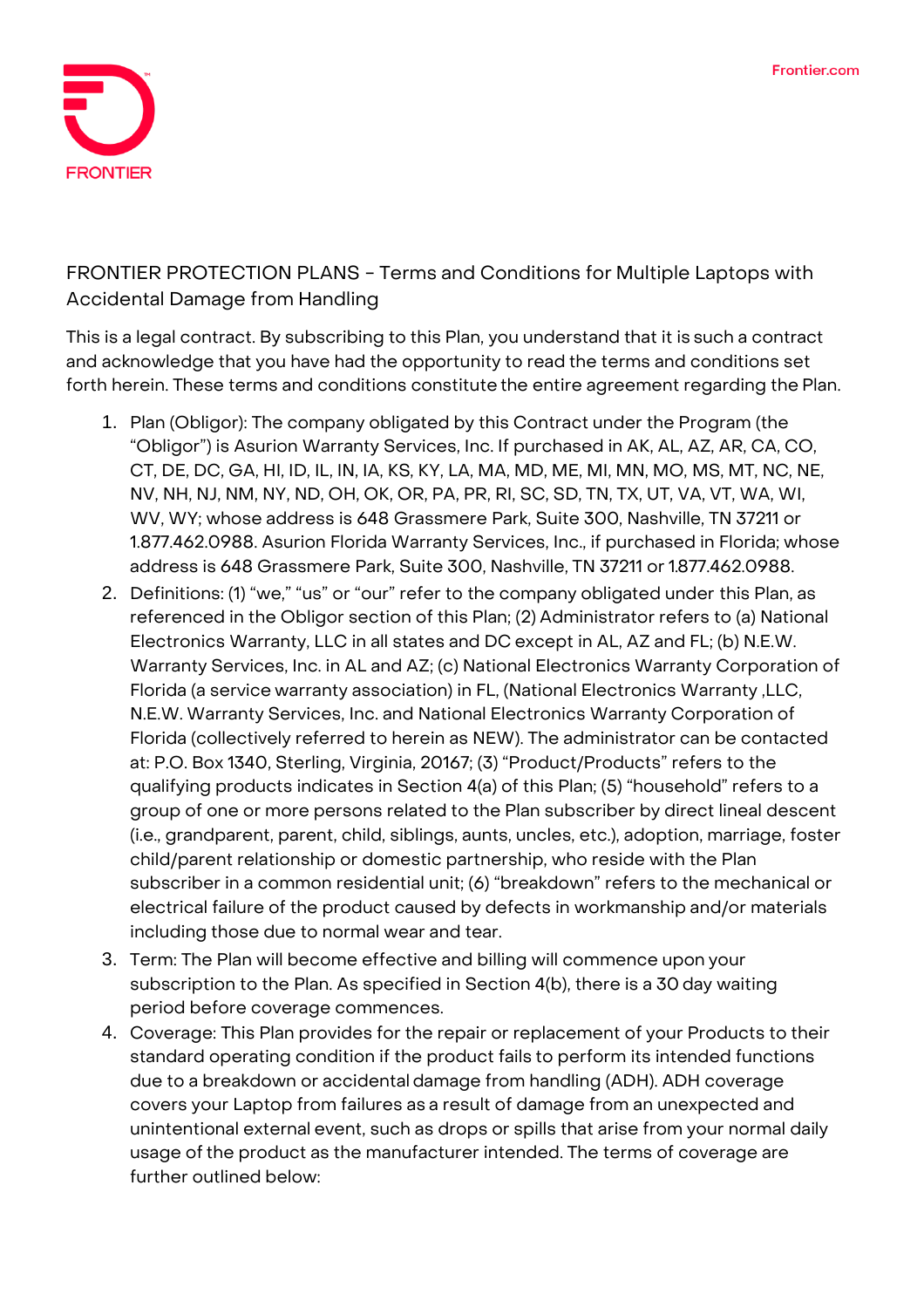

- a. Qualifying Products: This Plan covers multiple Laptops. A laptop is a personal computer intended for portable use by the manufacturer. All types of Laptops are eligible for coverage under this Plan except Laptops which are not equipped with a Windows Operating System version Windows XP or newer or Android version 1.6 or newer and Apple computers which are not equipped with an Apple operating system version OS X or newer or Linux OS with 2009 publication date or newer.
- b. Coverage Effective Date: Coverage under the Plan will commence 31 days after your subscription to the Plan. No service will be provided during the initial 30 days of the Plan. If the Plan is cancelled, coverage will continue for 30 days after the cancellation date. There will be no lapse in coverage if you move to another residence, provided that you continue your service with Frontier.
- c. Primary Residence: Unless otherwise specified, the coverage underthis Plan applies to one (1) system customarily located in your primary residence belonging to you or a member of your household. If you change your primary residence, you are required to notify Frontier of such request or change. In the event that you wish to obtain coverage for more than one residence, additional Plans must be purchased.
- d. Service Fee: In the event that your PRODUCT requires service you will be required to pay a service fee in the amount of Eighty-Nine Dollars (\$89.00). The service fee must be paid by you in advance of theservice being provided. The service fee can be paid through a valid credit card or through check or money order.
- e. Repair Depot Service: The product will be shipped to a designated repair depot location for service. We will use our best efforts to shipa carton, prepaid shipping label and instructions for shipping your product to you within two (2) business days of your initial call for service. All shipping costs are covered by the Plan.
- f. Power Surge Protection: The Plan provides power surge protection in the absence of any applicable insurance coverage. If your product is damaged as a result of a power surge, we will service your productin accordance with the terms herein.
- g. Subscriber Eligibility. Only customers residing in the United States are eligible for coverage under the Plan.
- h. Replacement Products: If we opt to provide you a replacement product under the Plan, we reserve the right to retain ownership of your defective product. At our sole discretion, we may require that you return the defective product to our designated repair depot locationas a condition to receiving your replacement product. Shipping costs associated with the return of the product will be paid by us.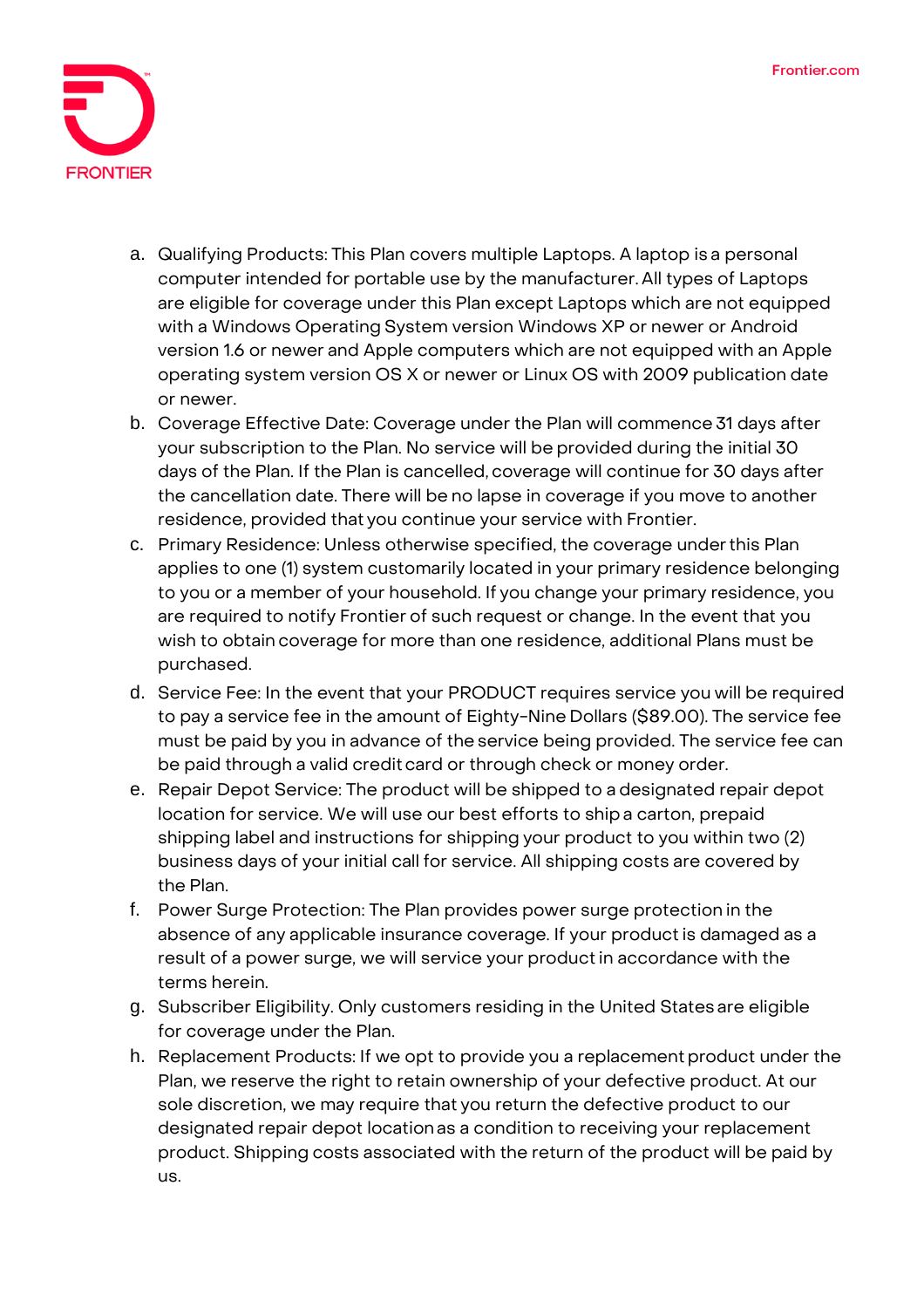

- 5. **Registration:** Registration of this Plan is not required. At your option, you may register the products to be covered by the Plan at any time during the coverage period. Changes and/or updates to the list of covered products can be made by updating your online account at the web address cited previously.
- 6. **Plan Limits of Liability (Aggregate Claim Limit):** Under the Plan, claims cannot exceed \$2,500 per 12-month rolling period which commences on the date of your first claim. We will be responsible for informing you, atthe time of the claim, if you have reached the \$2,500 aggregate claim limit. The retail value of any repairs shall be equal to the market retail value of parts and labor charges for repairing the product, as determined at our sole discretion, provided that the retail value for any repair shall not exceed the total retail value of a comparable replacement product. In the event that you reach the 12-month aggregate claim limit for claims (\$2,500) and the product requires additional repairs, we will provide you with information on how to get the product repaired; however, we will not be responsible for any costs related to these repairs.
- 7. **Your Responsibilities:** This Plan is for your use only and may not be assigned. Products owned by anyone other than you or members of your household will not be covered by the Plan. Any abuse of the Plan by you, including but not limited to seeking replacement of a product not belonging to you, may result in termination of the Plan upon notice. The Product must be in good working condition prior to your Plan subscription. You must follow the instructions that are in the owner's manual for proper use, care and maintenance of the Product. Failure to follow the manufacturer's maintenance and service guidelines may result in the denial of coverage under this Plan. We strongly recommend (but do not require as a condition of this Plan) the regular back up of data and software. It is important that you back up all data files on your product prior to the commencement of service; repairs to your product may result in the deletion of such data files. Please retain these terms and conditions for your records.
- 8. **Payment:** You agree to pay monthly charges for this Plan as such charges may appear on your monthly bill from Frontier Communications Corporation The monthly rate for the Plan was provided to you at the time you subscribed to the Plan. You may contact your Frontier representative for the current applicable rate for the Plan. Non-payment may result in cancellation of the Plan. All charges, plus all applicable taxes, shall be due and payable by the due date stated on Frontier's bill.
- 9. **If Your Product Needs Service:** In the event the product fails to operate, you may, 30 days after subscription to this Plan, file a claim by calling 1.877.718.6716, 24 hours a day, 7 days a week, excluding national holidays. As stated above, service for your LAPTOP is subject to your payment of a \$89.00 service fee for each claim. **AT OUR OPTION, REPLACEMENTS WILL BE NEW, REBUILT, REFURBISHED, OR NON-**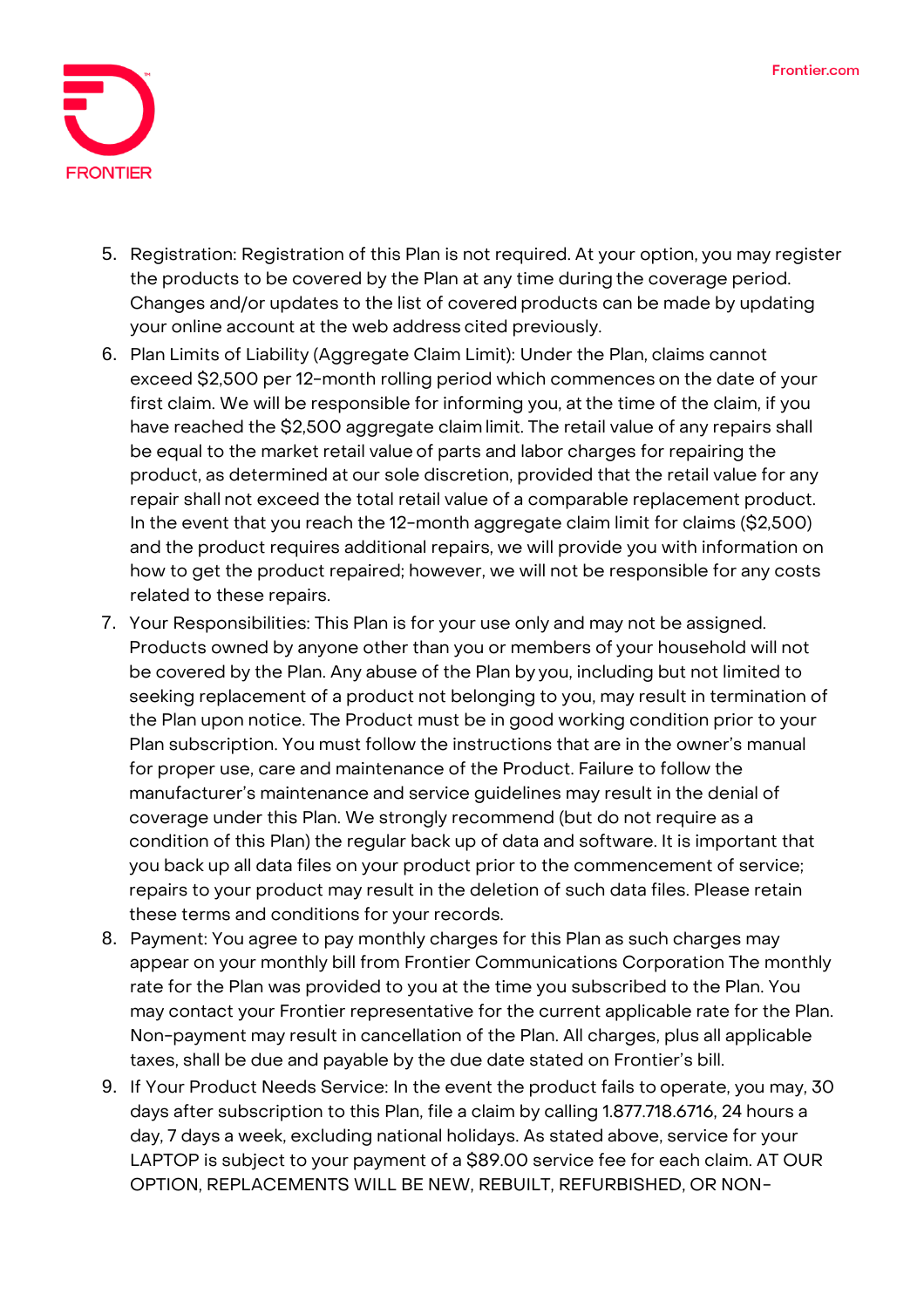

**ORIGINAL EQUIPMENT MANUFACTURER'S PARTS OR PRODUCTS THAT PERFORM TO THE ORIGINAL FACTORY SPECIFICATIONS.** If, at our sole discretion, it is determined that the product cannot be repaired, we will offer you a replacement product of like kind and quality, either new or refurbished. The cost of the replacement product cannot exceed the available balance of funds under the aggregate claim limit. Repaired or replaced products are warranted by us for 90 days from the date of product receipt by you. In the event that the product fails to function properly during such 90 days, we will repair or replace the product at no cost to you. Such services will not be charged against your aggregate claim limit under the Plan. If you choose not to accept the replacement product which we offer you, then we will provide a payment to you in the form of a gift card or check based on the fair market value of the product as determined by us, based upon the age of the product. This payment amount cannot exceed the available balance of funds under the aggregate claim limit.

- 10.**Insurance Securing this Plan:** This Contract is not an insurance policy. This Contract is secured by an insurance policy provided by Liberty Mutual Insurance Company, in the following jurisdictions only: AL, AR, CA, CT, FL, GA, HI, IL, KY, MN, MO, MT, NC, NH, NV, OH, OK, OR, SC, TX, VA, VT, WA, WI, WY and all other states required by law. In NY, this Contract is secured by an insurance policy provided by Liberty Insurance Underwriters Inc. If You reside in one of these listed states and, within sixty (60) days Wehave not paid a covered claim, provided You with a refund owed or You are otherwise dissatisfied, You may make a claim directly to the insurance company at 175 Berkley Street, Boston, Massachusetts, 02116 or 1.617.357.9500.
- 11.**Exclusions What Is Not Covered:** This Plan does not cover the following:
	- a. Products with pre-existing conditions at the time of your subscription to the Plan;
	- b. Fiber Internet Batteries
	- c. Batteries as a claim separate from a complete laptop claim
	- d. Components or products used for any commercial, public, lease or other non-residential purpose;
	- e. Cosmetic defects, damage to or failures of non-operational components that do not inhibit the proper operation and performance of a covered item, such as but not limited to: appearance parts; broken hinges; cracked cases; decorative finishing; finish defects; handles; nonfunctional plastic; trim; accessories; attachments;
	- f. Damage or costs resulting from: improper installation or setup; use in any combinations not approved in the manufacturer's specifications; unauthorized modifications, alterations, repairs or repair personnel;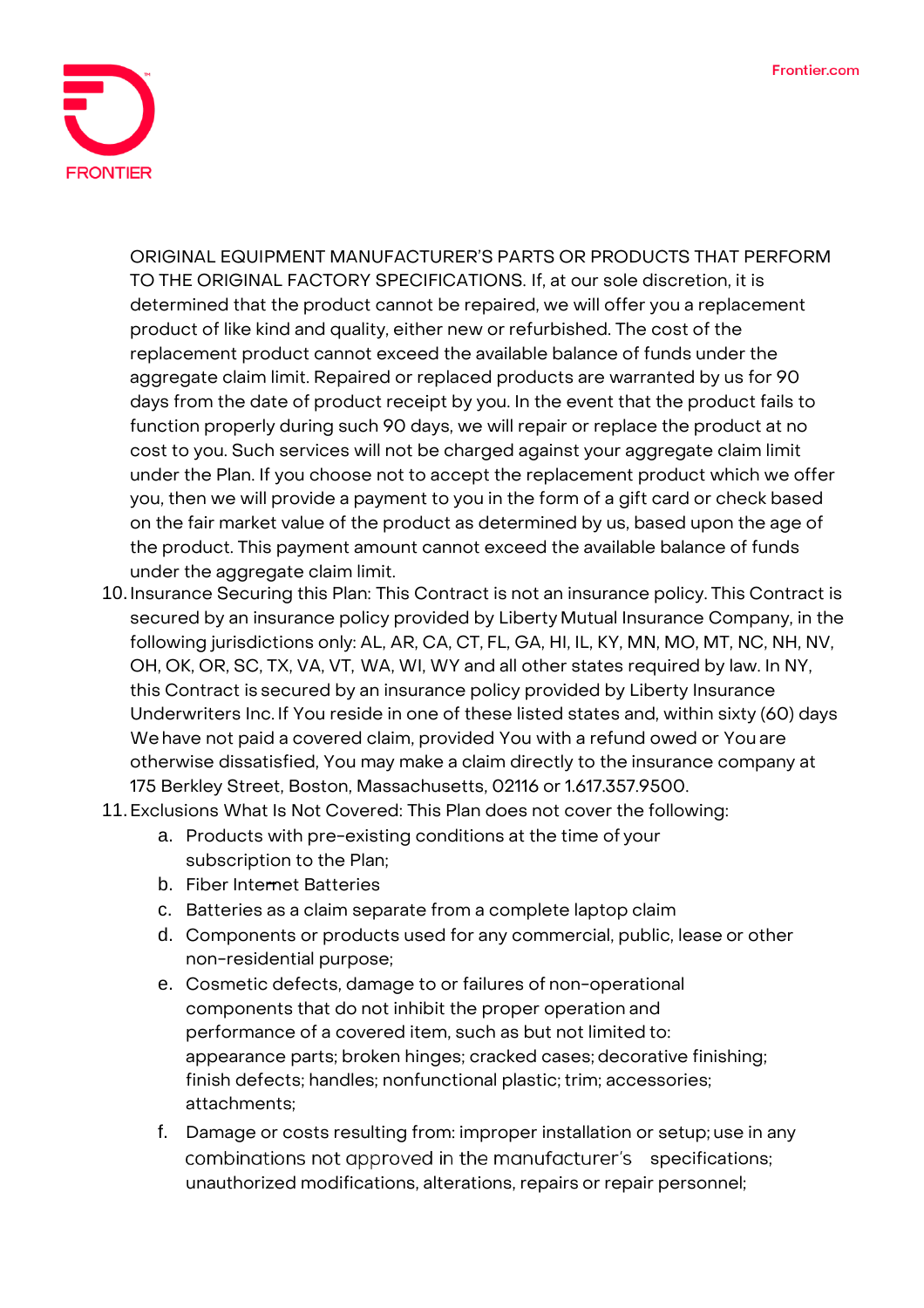

- g. Failure, inoperability, or disruption of any product or product functions due to any design flaw or systemic manufacturing defect;
- h. Failures, damage or loss caused by any intentional physical force external to the product, including but not limited to: liquidimmersion, misuse, abuse, sand, malicious mischief or insects.
- i. Costs associated with installation or de-installation of any product;
- j. Product peripherals such as printers, keyboard, mouse, external drives, video cameras, external speakers and/or scanners;
- k. PC Accessories such as keyboards, mice, monitors, modems or routers.
- l. Burned-in images and pixel failure within designed specifications or that do not materially alter the product's functionality;
- m. Wireless repeaters, Fiber Internet routers, signal boost routers, additional base stations;
- n. Products that do not have administrator's permissions. The covered

product must be able to upload and download software;

- o. Products that are not owned by you or a member of your household, leased and rented products, or products that are not customarily located in your specified residence;
- p. Loss or damage to the product either while in storage or in the course of transit, delivery, or redelivery, except where the loss or damage occurs while your product is located at our designated repair depot;
- q. Normal periodic or preventative maintenance, inspections, cleaning, or tuneups; minor adjustments and settings outlined in the product owner's manual that the user can perform; costs related to any service request which results in customer education or no problem found;
- r. Products whose serial number has been altered or removed;
- s. Products located outside the United States;
- t. Repair or replacement covered by a manufacturer recall in effect at the time of the failure;
- u. Support or repairs to software; loss or damage to software due to any cause; including but not limited to, computer virus; worm; Trojan programs; adware, spyware, firmware or any other software program;
- v. Data or software of any kind that is deleted or damaged during a repair or replacement under this Plan;
- w. Special, indirect, or consequential damages or losses; or
- x. Theft or loss of the product.
- 12.**Renewal:** This Plan automatically renews from month to month until cancelled.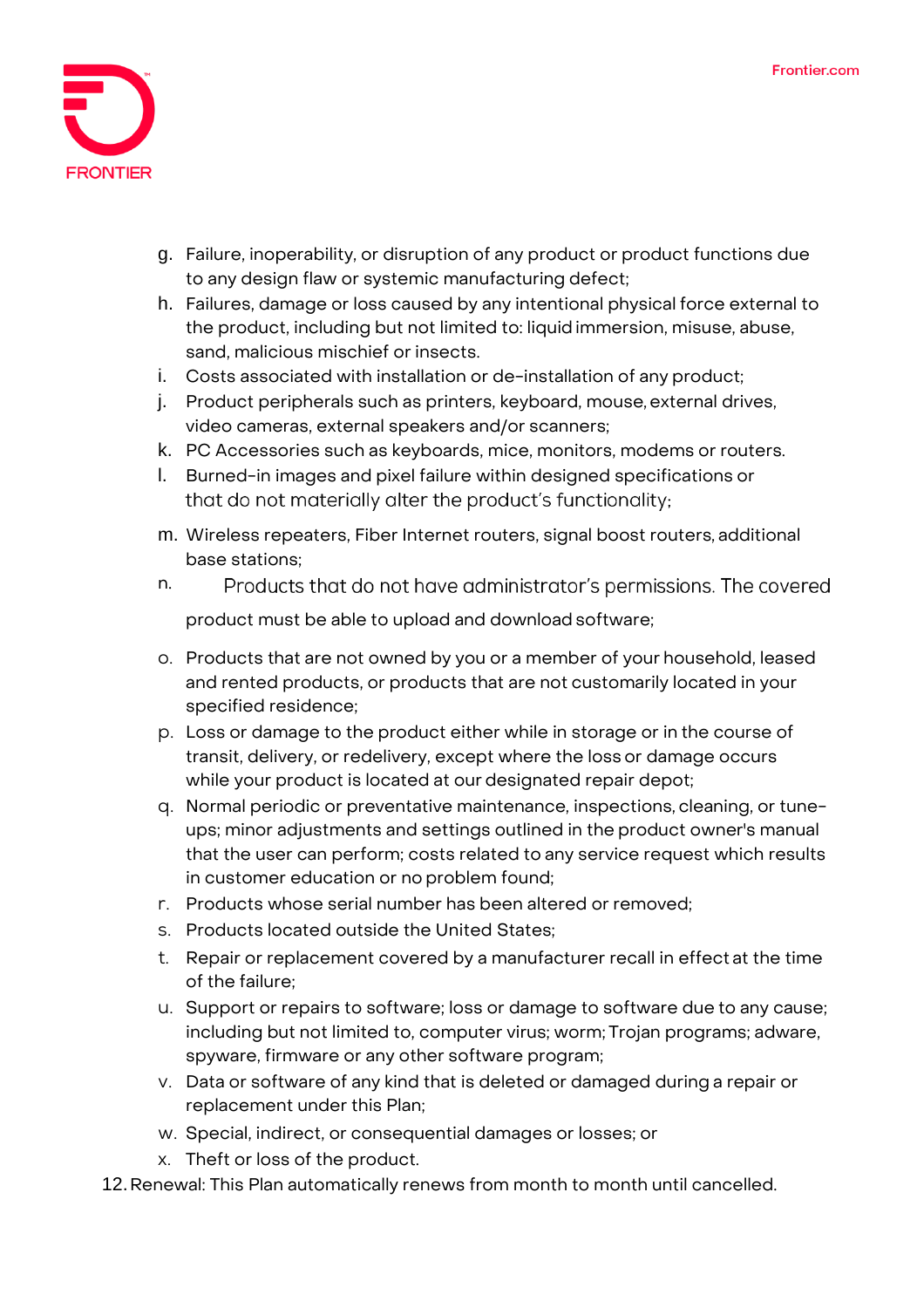

13.**Transfer:** This Plan is not transferable to another party.

- 14.**Cancellation:** This Plan is provided on a month-to-month basis and can be canceled by you at any time for any reason by notifying Frontier's local business office (or other number that Frontier may designate for such purpose) or by notifying NEW in writing at P.O. Box 1818, Sterling, VA 20166. We may elect not to renew the Plan upon 30 days written notice to you. Upon any termination or cancellation by you or Frontier you will have coverage provided, at no cost for an additional thirty (30) days afterthe date of termination or cancellation of this Plan. All claims under this Plan must be reported to us within thirty (30) days after cancellation of the Plan.
- 15.**Changes to the Plan:** WE MAY CHANGE THE MONTHLY CHARGE FOR THE PLAN, OR WE MAY CHANGE THESE TERMS AND CONDITIONSFROM TIME TO TIME UPON THIRTY (30) DAYS WRITTEN NOTICE TO YOU. SUCH NOTICE MAY BE PROVIDED AS A MESSAGE PRINTED ON THE FRONTIER BILL IN A SEPARATE MAILING OR EMAIL, OR BY ANY OTHER REASONABLE METHOD AT FRONTIER'S DISCRETION, IF YOU DO NOT AGREE TO THE MODIFIED CHARGES OR TERMS OF THE AGREEMENT, YOU MAY CANCEL THE PLAN BY NOTICE TO FRONTIER AT ANY TIME IN ACCORDANCE WITH THESE TERMS AND CONDITIONS. THE PAYMENT OF APPLICABLE CHARGES BY YOU, OR A REQUEST FOR SERVICE UNDER THE PLAN, AFTER RECEIVING SUCH NOTICE OF A CHANGE IN THE CHARGES OR OTHER TERMS AND CONDITIONS WILL BE DEEMED TO BE ASSENT BY YOU TO THE CHANGE (S) IN THE CHARGES, TERMS OR CONDITIONS.
- 16.**Limitation of Liability:** Our liability for any negligence, error, mistake, or omission regarding the Plan or replacement of product(s) under the Plan is limited to a correction of any such error, mistake or omission. If such a correction is not possible, our liability will be limited to charges for the applicable month paid to Frontier pursuant to the Plan. Any refund must be requested by you. IN NO EVENT WILL THE PLAN OBLIGOR FRONTIER OR THE ADMINSTRATOR BE LIABLE FOR INDIRECT, INCIDENTAL OR CONSEQUENTIAL DAMAGES INCLUDING BUT NOT LIMITED TO PERSONAL INJURIES OR LOSS OF INCOME ARISING OUT OF OR CONNECTED TO THE PROVISION OF THE PLAN REPAIR OR REPLACEMENT OF PRODUCTS UNDER THE PLAN AND CAUSED BY NEGLIGENCE, ERROR, MISTAKE OR OMISSION ON THE PART OF THE PLAN OBLIGOR, ADMINISTRATOR OR FRONTIER OR THEIR RESPECTIVE EMPLOYEES, AGENTS OR SUBCONTRACTORS.
- 17.**Force Majeure:** We shall not be held responsible for any delay or failure in performance of any part of this Plan to the extent that such delay or failure is caused by fire, flood, explosion, war, strike, embargo, government requirement, regulatory agency requirement civil or military authority, acts of God, or other similar causes beyond our control.
- 18.**Non-waiver:** Our failure in any circumstance to require strict adherence to any term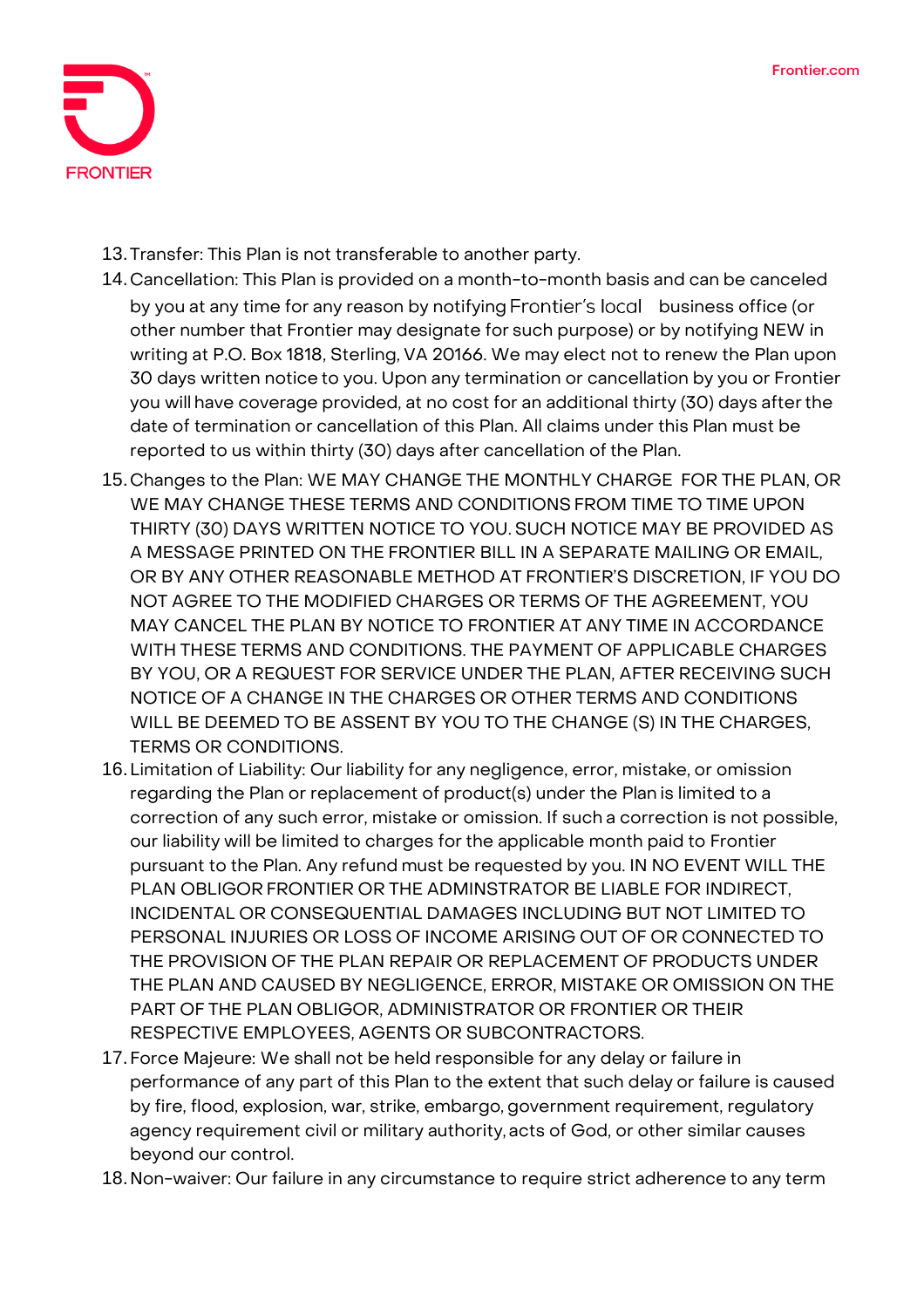

or condition set forth herein shall not be deemed a waiver by us of any such term or condition under any other circumstance or of any other term or condition set forth herein.

**If You Reside In One of The Following States, These Provisions Apply To You:**

Alabama: You are entitled to a "Free Look" period for this Plan. This Plan will be considered void and we will refund you the purchase price of the Plan if youhave not made a claim under this Plan and you have returned the Plan to us a) within 20 days after the date we have mailed the Plan to you, b) within 10 days after you have received the Plan if the Plan was furnished to you at the time the Plan was purchased, or c) within a longer time period if specified in the Plan. If wefail to pay the cancellation refund within forty-five (45) days of your written request, we will pay you a penalty of ten percent (10%) of the Plan purchase price for each thirty (30) day period or portion thereof that the refund and any accrued penalties remain unpaid. The right to void this Plan applies only to the original Plan purchaser and is not transferable. If we cancel this Plan, no cancellation fee will be imposed. If we cancel this Plan for reasons other than nonpayment, a material misrepresentation made by you to us or because of a substantial breach of duties by you relating to the product or its use, we will mail a written notice to you at least five (5) days prior to cancellation. The notice of cancellation shall state the effective date of cancellation and the reason for cancellation.

**Arizona:** If your written notice of cancellation is received prior to the expiration date, the administrator shall refund the remaining pro-rata price, regardless of prior services rendered under this Plan. The pre-existing condition exclusiondoes not apply to conditions occurring prior to the sale of the consumer productby the Obligor, its assignees, subcontractors and/or representatives.

**California:** You may cancel this Plan for any reason at any time. For all products other than home appliances and home electronic products, the Cancellation provision is amended as follows: If the Plan is cancelled: (a) within sixty (60) days of the receipt of this Plan, you shall receive a full refund of the price paid forthe Plan provided no service has been performed, or (b) after sixty (60) days, youwill receive a pro rata refund, less the cost of any service received.

**Connecticut:** The expiration date of this Plan shall automatically be extended by the duration that the product is in our custody being repaired. In the event of a dispute with the administrator, you may contact the State of Connecticut Insurance Department, PO Box 816, Hartford, CT 06142-0816, Attn: Consumer Affairs. The written complaint must contain a description of the dispute, the purchase price of the product, the cost of repair of the product and a copy ofthe Plan. If we elect to not renew this Plan, we will provide you with a 60-day written notice.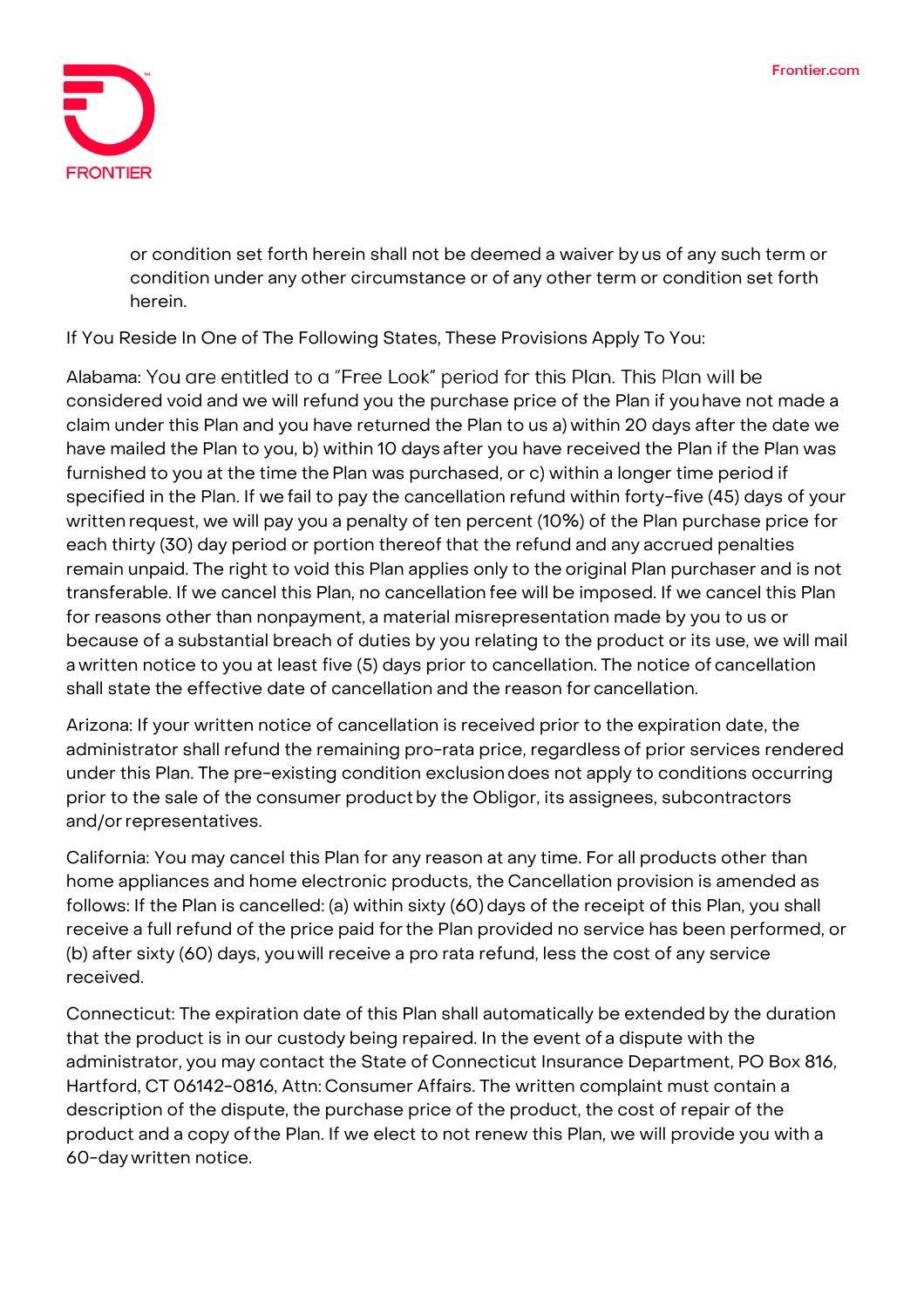

**Florida:** The Plan shall be cancelled by us for fraud or material misrepresentation, including but not limited to commercial or rental use. Unauthorized repair or replacement of covered equipment shall result in the cancellation of the Plan by us. In the event of cancellation by us, written notice of cancellation shall be mailed to you not less than sixty (60) days before cancellation is effective. This Plan can be cancelled by you at any time for any reason by emailing, mailing or delivering to us notice of cancellation. If the Plan is cancelled: (a) within thirty (30) days of the receipt of the Plan, you shall receive a full refund of the price paid for the Plan provided no service has beenperformed, or (b) after thirty (30) days, you will receive a refund based on 100% of unearned pro rata premium less any claims that have been paid or less the cost ofrepairs made by us. If we cancel the Plan, the return premium is based upon 100% ofthe unearned pro rata premium. Only a check payable to you will be issued by us if your product cannot be repaired or replaced pursuant to the terms and conditions of this Plan. If we determine in our sole discretion that your product cannot be repaired or your product provides for replacement instead ofrepair, we will replace your product with a product of like kind and quality that is of comparable performance or reimburse you for replacement of the product with a check, at our discretion, equal to the fair market value of the product as determined by us, based upon the age of the product.

**Georgia:** This Plan shall be non-cancelable by us except for fraud, material misrepresentation, or failure to pay consideration due therefore. The cancellation shall be in writing and shall conform to the requirements of Code 33-24-44. You may cancel at any time upon demand and surrender of the Plan and we shall refund the excess of the consideration paid for the Plan above the customary short rate for the expired term of the Plan. The Plan excludes coverage for incidental and consequential damages and preexisting conditions only to the extent such damages or conditions are known to you or reasonably should have been known to you.

**Illinois:** You may cancel this Plan: a) within thirty (30) days after its purchase if no service has been provided and a full refund of the Plan price, less a cancellation fee not to exceed the lesser of ten percent (10%) of the Plan price or fifty dollars (\$50.00); or b) at any other time and a pro rata refund of the Plan price forthe unexpired term of the Plan, based on the number of elapsed months less the value of any service received, and the cancellation fee not to exceed the lesserof ten percent (10%) of the Plan price or fifty dollars (\$50.00).

**Nevada:** If the plan is cancelled, no deduction shall be made from the refund for the cost of any service received. If you cancel this Plan after thirty (30) days from purchase, you will receive a pro rata refund based on the days remaining, less a cancellation fee of twenty-five dollars (\$25.00) or ten percent (10%) of the Plan fee, whichever is less. If we fail to pay the cancellation refund within 45 days of your written request we will pay you a penalty of ten percent (10%) of the purchase price for each thirty (30) day period or portion thereof that the refund and any accrued penalties remain unpaid. This Plan may be cancelled due to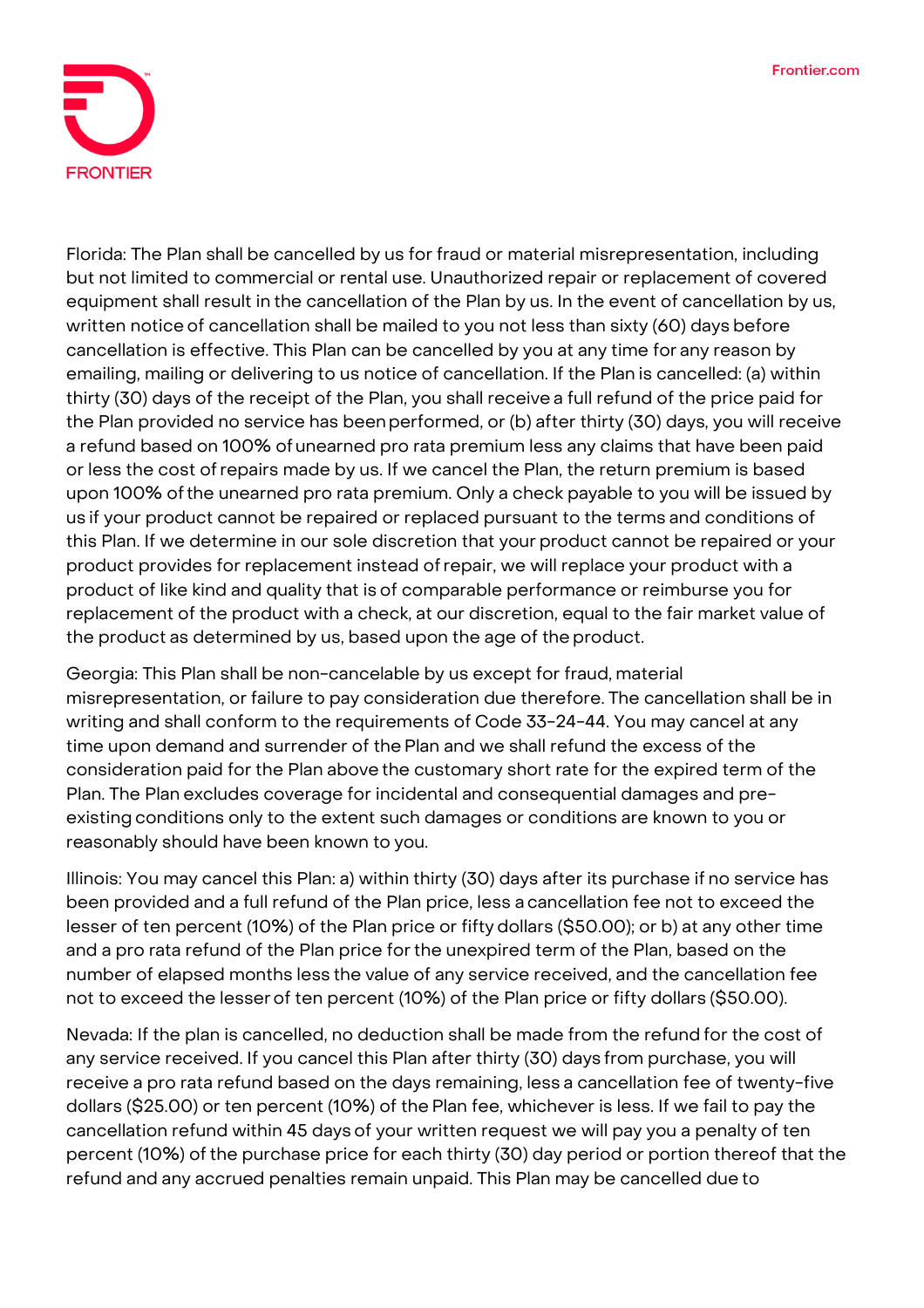

unauthorized repair which results in a material change in the nature or extent of the risk, occurring after the first effective date of the current policy, whichcauses the risk of loss to be substantially and materially increased beyond that contemplated at the time the policy was issued or last renewed. This Plan willbe considered void and we will refund you the purchase price of the Plan if youhave not made a claim under this Plan and you have returned the Plan to us a) within 20 days after the date we have mailed the Plan to you, b) within 10 days after you have received the Plan if the Plan was furnished to you at the time thePlan was purchased, or c) within a longer time period if specified in thePlan.

**New Hampshire:** In the event you do not receive satisfaction under this Plan, you may contact the New Hampshire Insurance Department, 21 South Fruit St, Suite 14, Concord, NH 03301 or 1.800.852.3416.

**New Mexico:** If this Plan has been in force for a period of seventy (70) days, we may not cancel before the expiration of the Plan term or one (1) year, whichever occurs first, unless: (1) you fail to pay any amount due; (2) you are convicted of a crime which results in an increase in the service required under the Plan; (3) you engage in fraud or material misrepresentation in obtaining this Plan; (4) you commit any act, omission, or violation of any terms of this Plan after the effective date of this Plan which substantially and materially increase the service required under this Plan; or (5) any material change in the nature or extent of the required service or repair occurs after the effective date of this Plan and causes the required service or repair to be substantially and materially increased beyond that contemplated at the time you purchased thisPlan.

**North Carolina:** The purchase of this Plan is not required either to purchase orto obtain financing for a home appliance.

**OKLAHOMA:** THIS PLAN IS NOT ISSUED BY THE MANUFACTURER OR WHOLESALE COMPANY MARKETING THE PRODUCT COVERED BY THIS PLAN. THIS PLAN WILL NOT BE HONORED BY SUCH MANUFACTURER OR WHOLESALE COMPANY. IF EITHER YOU OR WE CANCEL THIS PLAN, THE RETURN OF THE PLAN PRICE WILL BE BASED UPON ONE HUNDRED PERCENT (100%) OF THE UNEARNED PRO RATA PRICE OF THE PLAN, LESS THE COST OF ANY SERVICE RECEIVED.

South Carolina: You are entitled to a "Free Look" period for this Plan. If you cancel this Plan within 30 days of receipt of this Plan, you shall receive a full refund of the Plan purchase price. If we fail to pay the cancellation refundwithin forty-five (45) days of your written request, we will pay you a penalty of ten percent (10%) of the Plan purchase price for each thirty (30) day period or portion thereof that the refund and any accrued penalties remainunpaid.

To prevent any further damage, please refer to the owner's manual. In the event the service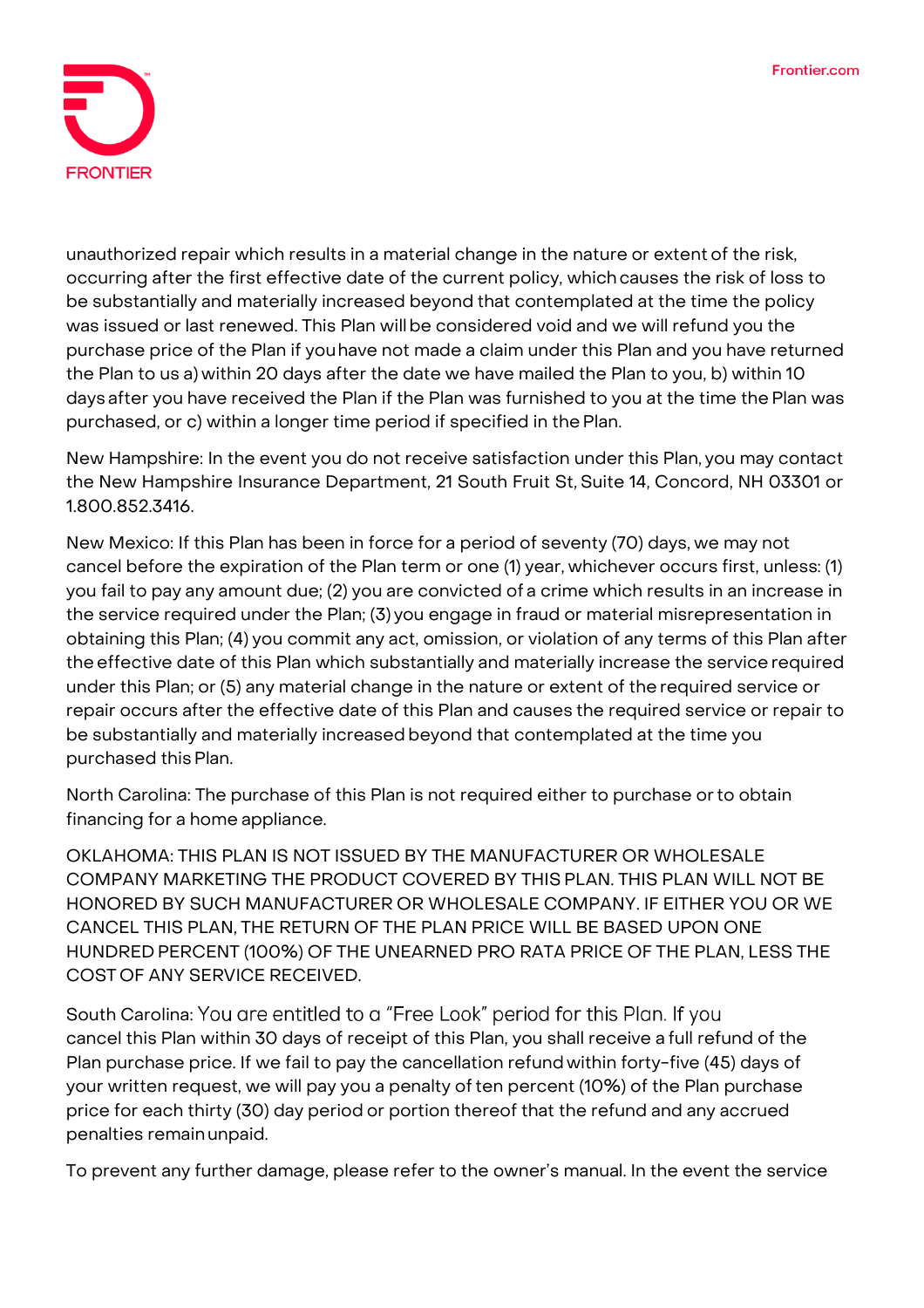

Plan provider does not provide covered service within (60) days of proof of loss by the Plan holder, the Plan holder is entitled to apply directly to the Insurance Company. If the Insurance Company does not resolve such matters within sixty (60) days of proof of loss, they may contact the SC Department of Insurance, P.O. Box 100105, Columbia, SC 29202-3105, 1.800.768.3467.

**Texas:** If you purchased this Plan in Texas, unresolved complaints concerninga provider or questions concerning the registration of a Plan provider or administrator may be addressed to the Texas Department of Licensing and Regulations, PO Box 12157, Austin, TX 78711 or 1.512.463.2906 or 1.800.803.9202. You may apply for reimbursement directly to the insurer if a refund or credit is not paid before the forty-sixth (46th) day after the date on which the Plan is returned to the provider.

**Utah:** This plan is subject to limited regulation by the Utah Insurance Department. To file a complaint, contact the Utah Insurance Department. Coverage afforded under this Plan is not guaranteed by the Utah Property and Casualty Guarantee Association. If we cancel this Plan due to fraud or material misrepresentation, you will be notified thirty (30) days prior to Plan cancellation. If we cancel this Plan due to nonpayment, you will be notified ten (10) days prior to Plan cancellation. This Plan is subject to limited regulation by the Utah Insurance Department. To file a complaint, contact the Utah Insurance Department, 3110 State Office Building, Salt Lake City, UT 84114 and phone number 1.801.538.3800 or 1.800.439.3805.

**Washington:** This Plan is not a Plan of insurance. This Service Plan is secured by a contractual liability insurance policy provided by Liberty Mutual Insurance Company 175 Berkley Street, Boston, Massachusetts, 02116 or 1.617.357.9500. You may make a claim directly to the insurance company at any time.

**Wisconsin: THIS PLAN IS SUBJECT TO LIMITED REGULATION BY THE WISCONSIN OFFICE OF THE COMMISSIONER OF INSURANCE.** This Plan shall not be cancelled due to unauthorized repair of the covered equipment, unless we are prejudiced by your failure to obtain such authorization. We will not exclude unauthorized repair of the covered equipment, unless we are prejudiced by your failure to obtain such authorization. If this Plan is canceled, no deduction shall be made from the refund for the cost of any service received. This Plan is backedby a contractual liability policy with limits of liability of \$5,000 per claim and \$25,000 in aggregate per Plan.

**Wyoming:** This Plan will be considered void and we will refund you the full purchase price of the Plan or credit your account if you have not made a claim under this Plan and you have returned the Plan to us, a) within 20 days afterthe date we have mailed the Plan to you, b) within 10 days after you have received the Plan if the Plan was furnished to you at the time the Plan was purchased,or c) within a longer time period if specified in the Plan. A ten percent